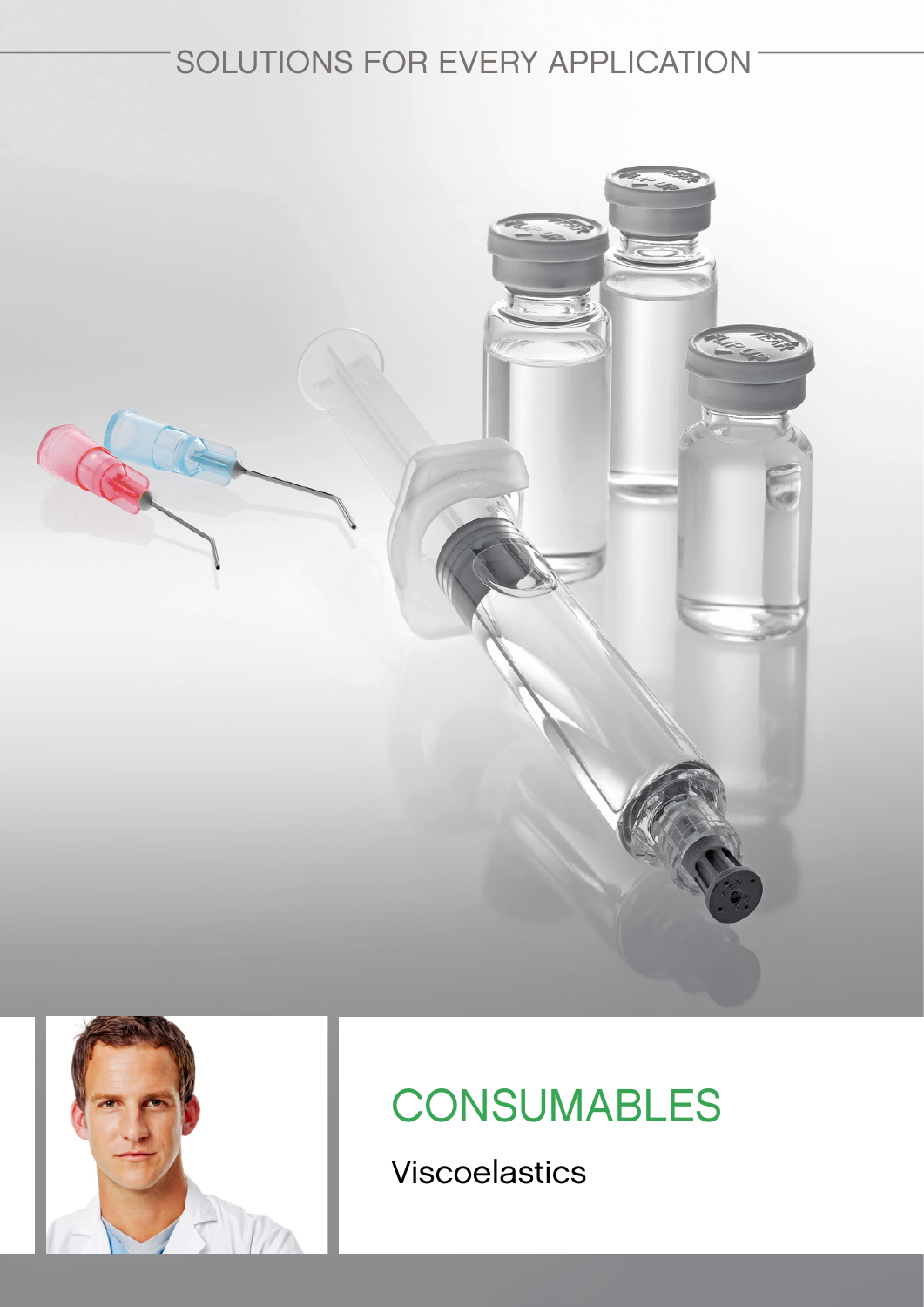# **TELEON** CONSUMABLES

# **Viscoelastics**



In the field of CONSUMABLES TELEON offers among other products - highly-purified viscoelastics for the individual needs and preferences of the surgeon. Our portfolio includes viscoelastics made from methylcellulose, from biofermentative hyaluronic acids and from hyaluronic acids extracted from rooster combs.

Use of viscoelastics in intraocular surgery:

- for surgery in the anterior and posterior eye segment
- for intracapsular and extracapsular cataract extraction with or without IOL implanation
- for intraocular tissue protection
- for volume substitution
- to maintain corneal transparency and improve visibility during surgical procedures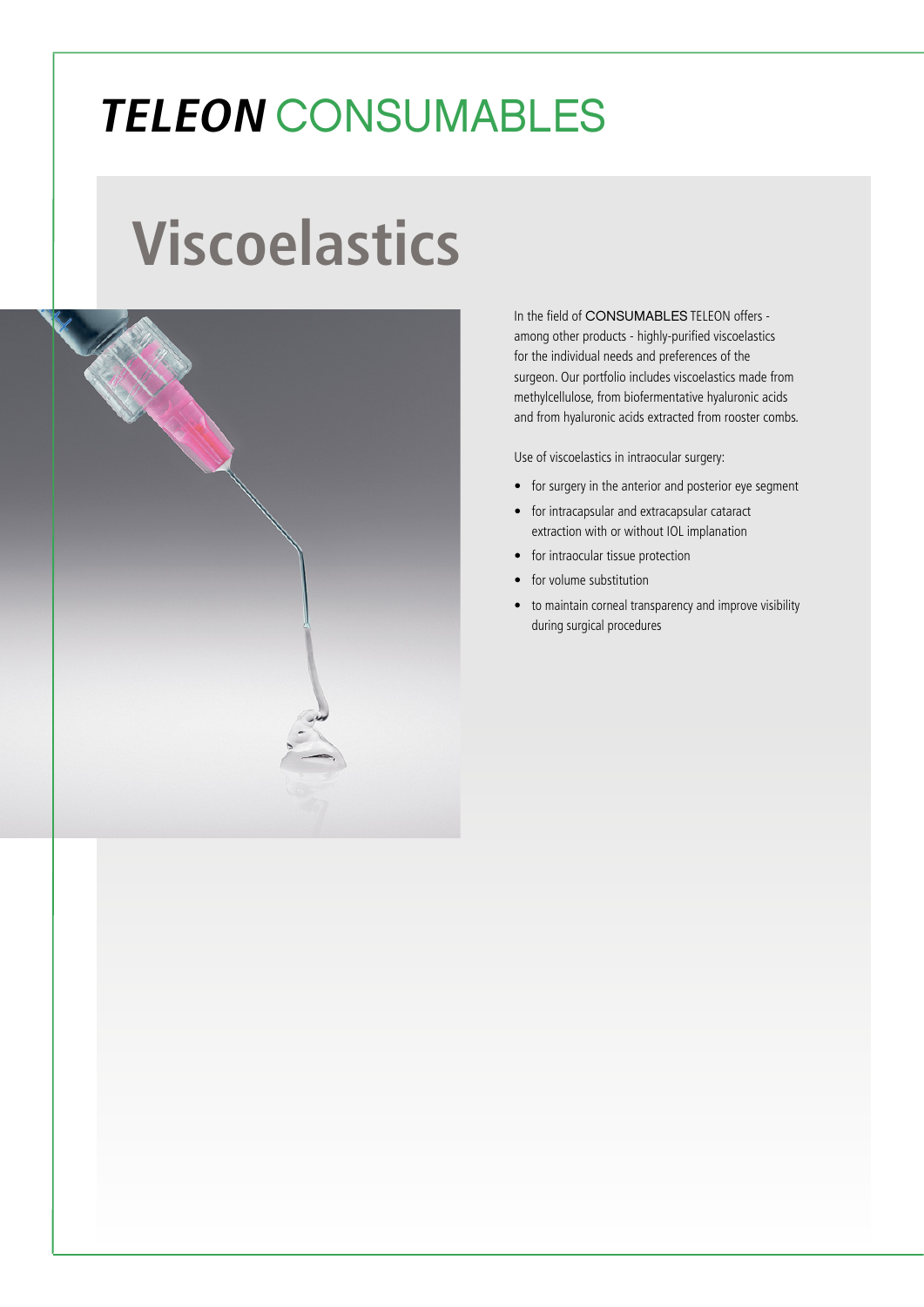| <b>Viscoelastics</b> |  |  |
|----------------------|--|--|
|                      |  |  |

### **Hyaluronic Acid**

| <b>Product</b>                                         | myVISC HYAL 1.0                                                                                                                                                                                                                                                                                                                                                                                | <b>Microvisc 1.0</b>                                                                                                                                                                                                                                                                                                                                                                           |
|--------------------------------------------------------|------------------------------------------------------------------------------------------------------------------------------------------------------------------------------------------------------------------------------------------------------------------------------------------------------------------------------------------------------------------------------------------------|------------------------------------------------------------------------------------------------------------------------------------------------------------------------------------------------------------------------------------------------------------------------------------------------------------------------------------------------------------------------------------------------|
| <b>Application</b>                                     | • High viscosity<br>• Excellent spatial effect<br>• Maintaining the anterior chamber<br>• Excellent vision<br>• Good tissue manipulation<br>• For cataract surgery<br>• Excellent stabilization of the capsular bag<br>• Rapid aspiration possible<br>• Pupil dilatation (very good pupil dilatation)<br>• For posterior capsule complications<br>• For keratoplasty<br>• For glaucoma surgery | • High viscosity<br>• Excellent spatial effect<br>• Maintaining the anterior chamber<br>• Excellent vision<br>• Good tissue manipulation<br>• For cataract surgery<br>• Excellent stabilization of the capsular bag<br>• Rapid aspiration possible<br>• Pupil dilatation (very good pupil dilatation)<br>• For posterior capsule complications<br>• For keratoplasty<br>• For glaucoma surgery |
| <b>Concentration</b>                                   | 1.0% Na-Hyaluronate                                                                                                                                                                                                                                                                                                                                                                            | 1.0% Na-Hyaluronate                                                                                                                                                                                                                                                                                                                                                                            |
| <b>Physical Property</b>                               | Cohesive                                                                                                                                                                                                                                                                                                                                                                                       | Cohesive                                                                                                                                                                                                                                                                                                                                                                                       |
| Viscosity [25°C]                                       | 1,000,000 mPa-s                                                                                                                                                                                                                                                                                                                                                                                | 1,000,000 mPa-s                                                                                                                                                                                                                                                                                                                                                                                |
| pH-Value [25°C]                                        | $6.8 - 7.6$                                                                                                                                                                                                                                                                                                                                                                                    | $6.8 - 7.6$                                                                                                                                                                                                                                                                                                                                                                                    |
| <b>Osmolality</b>                                      | 310 mOsmol/kg                                                                                                                                                                                                                                                                                                                                                                                  | 310 mOsmol/kg                                                                                                                                                                                                                                                                                                                                                                                  |
| <b>Molecular Mass</b>                                  | $5.0 \times 10^6$ Daltons                                                                                                                                                                                                                                                                                                                                                                      | $5.0 \times 10^6$ Daltons                                                                                                                                                                                                                                                                                                                                                                      |
| <b>Content Endotoxin</b>                               | $\leq$ 0.2 EU/ml                                                                                                                                                                                                                                                                                                                                                                               | $\leq$ 0.2 EU/ml                                                                                                                                                                                                                                                                                                                                                                               |
| Composition                                            | 10 mg sodium hyaluronate,<br>1.4 mg disodium phosphate dihydrate,<br>8.3 mg sodium chloride,<br>0.26 mg potassium dihydrogen phosphate, water for<br>injection purpose                                                                                                                                                                                                                         | 10 mg sodium hyaluronate,<br>1.4 mg disodium phosphate dihydrate,<br>8.3 mg sodium chloride,<br>0.26 mg potassium dihydrogen phosphate, water for<br>injection purpose                                                                                                                                                                                                                         |
| <b>Manufacturing</b>                                   | Extraction of rooster combs                                                                                                                                                                                                                                                                                                                                                                    | Extraction of rooster combs                                                                                                                                                                                                                                                                                                                                                                    |
| <b>Package Size</b>                                    | Sterile disposable syringe contains<br>0.85 ml of solution                                                                                                                                                                                                                                                                                                                                     | Sterile disposable syringe contains<br>0.55 ml of solution                                                                                                                                                                                                                                                                                                                                     |
| <b>Recommended Cannula</b>                             | 27 Gauge angled (enclosed)                                                                                                                                                                                                                                                                                                                                                                     | 27 Gauge angled (enclosed)                                                                                                                                                                                                                                                                                                                                                                     |
| <b>Storage</b>                                         | At room temperature, protect from light                                                                                                                                                                                                                                                                                                                                                        | At room temperature, protect from light                                                                                                                                                                                                                                                                                                                                                        |
| <b>Shelf Life</b>                                      | 3 years                                                                                                                                                                                                                                                                                                                                                                                        | 3 years                                                                                                                                                                                                                                                                                                                                                                                        |
| <b>Manufacturer</b>                                    | Bohus BioTech AB (www.bohusbiotech.com)                                                                                                                                                                                                                                                                                                                                                        | Bohus BioTech AB (www.bohusbiotech.com)                                                                                                                                                                                                                                                                                                                                                        |
| Teleon Surgical B.V.   Email. info@teleon-surgical.com | Web. www.teleon-surgical.com                                                                                                                                                                                                                                                                                                                                                                   |                                                                                                                                                                                                                                                                                                                                                                                                |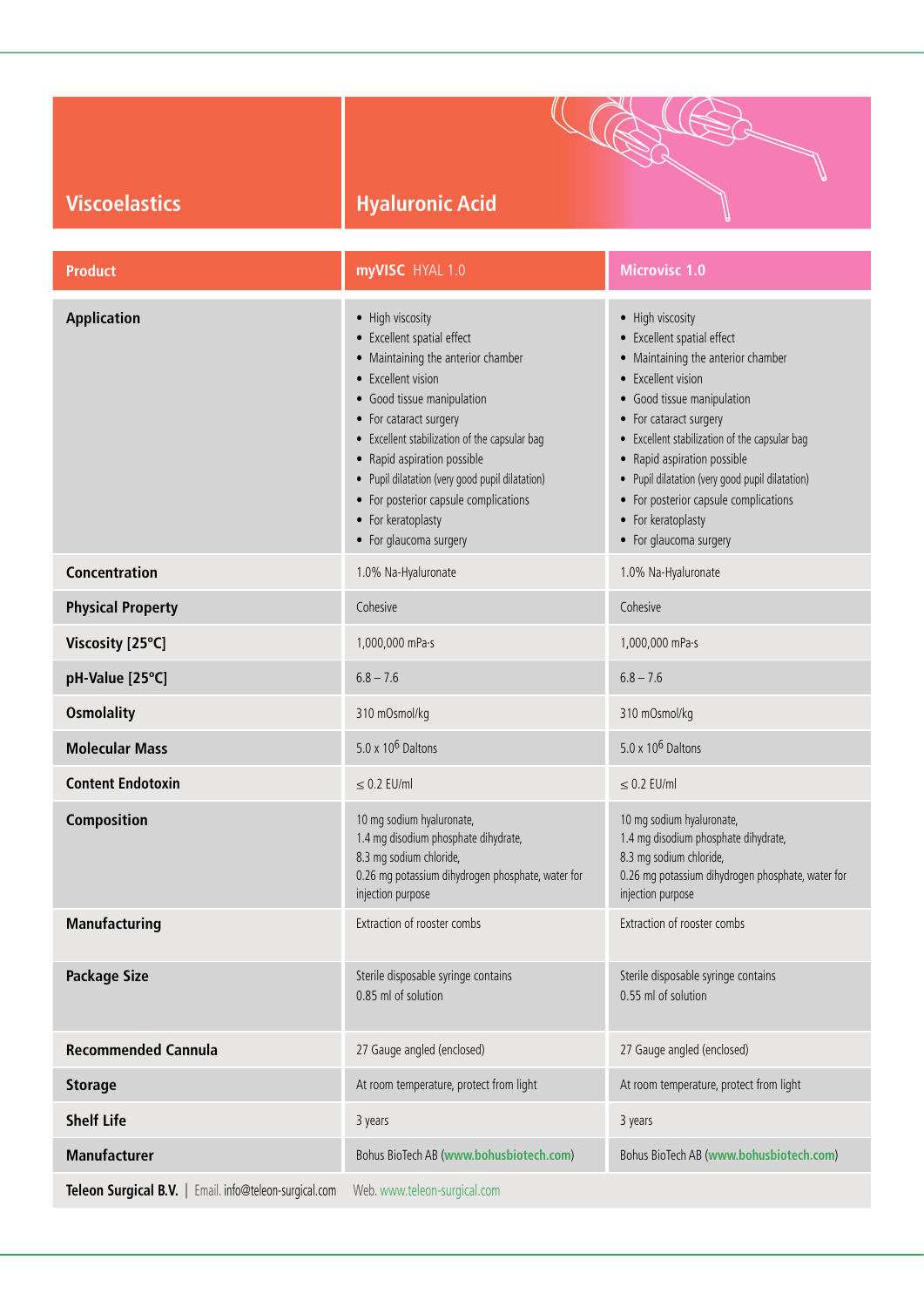| <b>Viscoelastics</b>                                   | <b>Hyaluronic Acid</b>                                                                                                                                                                                                                                                                                                                   |                                                                                                                                                                           |  |
|--------------------------------------------------------|------------------------------------------------------------------------------------------------------------------------------------------------------------------------------------------------------------------------------------------------------------------------------------------------------------------------------------------|---------------------------------------------------------------------------------------------------------------------------------------------------------------------------|--|
| <b>Product</b>                                         | <b>Microvisc Plus</b>                                                                                                                                                                                                                                                                                                                    | myVISC BioPlus                                                                                                                                                            |  |
| <b>Application</b>                                     | • High viscosity<br>• Excellent spatial effect<br>• Excellent stabilization of the capsular bag<br>• Rapid aspiration possible<br>• Pupil dilatation (very good pupil dilatation)<br>• For posterior capsule complications<br>• For keratoplasty<br>• For trabeculectomy<br>• For vitreous and retinal surgery<br>• For cataract surgery | • High viscosity<br>• Good spatial effect<br>• For cataract surgery<br>• Easy injection and removal<br>• Excellent protection of endothelial and introcular<br>epithelial |  |
| <b>Concentration</b>                                   | 1.4% Na-Hyaluronate                                                                                                                                                                                                                                                                                                                      | 1.8% Na-Hyaluronate                                                                                                                                                       |  |
| <b>Physical Property</b>                               | Cohesive                                                                                                                                                                                                                                                                                                                                 | Cohesive                                                                                                                                                                  |  |
| Viscosity [25°C]                                       | 3,300,000 mPa·s                                                                                                                                                                                                                                                                                                                          | 210,000 mPa-s                                                                                                                                                             |  |
| pH-Value [25°C]                                        | $6.8 - 7.6$                                                                                                                                                                                                                                                                                                                              | $6.8 - 7.6$                                                                                                                                                               |  |
| <b>Osmolality</b>                                      | 320 mOsmol/kg                                                                                                                                                                                                                                                                                                                            | 280 - 350 mOsmol/kg                                                                                                                                                       |  |
| <b>Molecular Mass</b>                                  | $5.0 \times 10^6$ Daltons                                                                                                                                                                                                                                                                                                                | $3.0 \times 10^6$ Daltons                                                                                                                                                 |  |
| <b>Content Endotoxin</b>                               | $\leq$ 0.2 EU/ml (LAL-Test according to USP 85)                                                                                                                                                                                                                                                                                          | $\leq$ 0.2 EU/ml                                                                                                                                                          |  |
| Composition                                            | 14 mg sodium hyaluronate,<br>1.4 mg disodium phosphate dihydrate,<br>8.3 mg sodium chloride,<br>0.26 mg potassium dihydrogen phosphate,<br>water for injection purpose                                                                                                                                                                   | 18 mg sodium hyaluronate,<br>phosphate buffer,<br>sodium chloride,<br>water for injection purpose                                                                         |  |
| <b>Manufacturing</b>                                   | Extraction of rooster combs                                                                                                                                                                                                                                                                                                              | Genetically produced by fermentation of bacteria<br>hyaluronic acid                                                                                                       |  |
| <b>Package Size</b>                                    | Sterile disposable syringe contains<br>0.85 ml of solution                                                                                                                                                                                                                                                                               | 1.2 ml in sterile disposable syringes                                                                                                                                     |  |
| <b>Recommended Cannula</b>                             | 27 Gauge angled (enclosed) Art.-No. M 3926A                                                                                                                                                                                                                                                                                              | 25 Gauge angled (enclosed)                                                                                                                                                |  |
| <b>Storage</b>                                         | At room temperature, protect from light                                                                                                                                                                                                                                                                                                  | At room temperature, protect from light                                                                                                                                   |  |
| <b>Shelf Life</b>                                      | 3 years                                                                                                                                                                                                                                                                                                                                  | 2 years                                                                                                                                                                   |  |
| <b>Manufacturer</b>                                    | Bohus BioTech AB (www.bohusbiotech.com)                                                                                                                                                                                                                                                                                                  | WEFIS GmbH (www.wefis.net)                                                                                                                                                |  |
| Teleon Surgical B.V.   Email. info@teleon-surgical.com | Web. www.teleon-surgical.com                                                                                                                                                                                                                                                                                                             |                                                                                                                                                                           |  |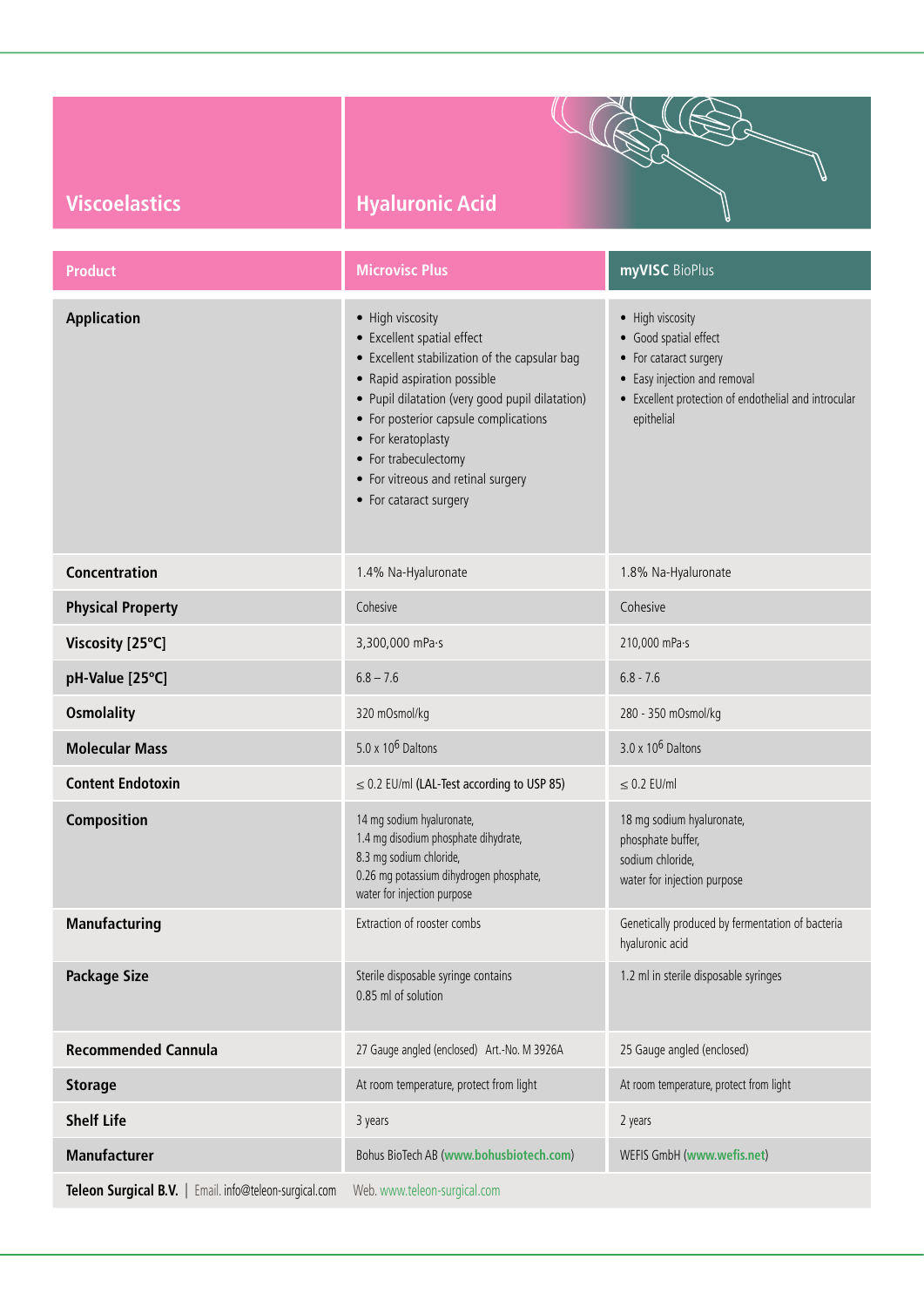|                                                        |                                                                                                                                                                           | <b>RAKAL</b>                                                                                                                                                                                                                                                                        |
|--------------------------------------------------------|---------------------------------------------------------------------------------------------------------------------------------------------------------------------------|-------------------------------------------------------------------------------------------------------------------------------------------------------------------------------------------------------------------------------------------------------------------------------------|
| <b>Viscoelastics</b>                                   | <b>Hyaluronic Acid</b>                                                                                                                                                    | <b>Methylcellulose</b>                                                                                                                                                                                                                                                              |
| <b>Product</b>                                         | myVISC Bio                                                                                                                                                                | myVISC Visco 4500                                                                                                                                                                                                                                                                   |
| <b>Application</b>                                     | • High viscosity<br>• Good spatial effect<br>• For cataract surgery<br>• Easy injection and removal<br>• Excellent protection of endothelial and introcular<br>epithelial | • Low viscosity<br>• Excellent sliding properties during the injection<br>process<br>• Wetting and protection of the corneal tissue<br>• To improve visibility during surgery<br>• To maintain corneal transparency during lengthy<br>surgical procedures<br>• For glaucoma surgery |
| <b>Concentration</b>                                   | 1.2% Na-Hyaluronate                                                                                                                                                       | 2.0% Hydroxypropyl Methylcellulose                                                                                                                                                                                                                                                  |
| <b>Physical Property</b>                               | Dispersive                                                                                                                                                                | Dispersive                                                                                                                                                                                                                                                                          |
| Viscosity [25°C]                                       | 65,000 mPa·s                                                                                                                                                              | 4,000 - 6,000 mPa·s                                                                                                                                                                                                                                                                 |
| pH-Value [25°C]                                        | $6.8 - 7.6$                                                                                                                                                               | $6.8 - 7.6$                                                                                                                                                                                                                                                                         |
| <b>Osmolality</b>                                      | 280 - 350 mOsmol/kg                                                                                                                                                       | 265 - 300 mOsmol/kg                                                                                                                                                                                                                                                                 |
| <b>Molecular Mass</b>                                  | $3.0 \times 10^6$ Daltons                                                                                                                                                 | 80,000 Daltons                                                                                                                                                                                                                                                                      |
| <b>Content Endotoxin</b>                               | $< 0.2$ EU/ml                                                                                                                                                             | $\leq$ 0.2 EU/ml                                                                                                                                                                                                                                                                    |
| Composition                                            | 12 mg sodium hyaluronate,<br>phosphate buffer,<br>sodium chloride,<br>water for injection purpose                                                                         | Mixed non-ionogenic cellulose ether with a content of<br>1.7 - 2.3% hypromellose<br>1 ml contains 20 mg of methylcellulose                                                                                                                                                          |
| <b>Manufacturing</b>                                   | Genetically produced by fermentation of bacteria<br>hyaluronic acid                                                                                                       | Chemically produced hydroxypropyl methylcellulose                                                                                                                                                                                                                                   |
| <b>Package Size</b>                                    | 1.2 ml in sterile disposable syringes<br>- Individually wrapped with cannula                                                                                              | 2.0 ml in sterile disposable syringes<br>- Individually wrapped with or w/o cannula<br>- Pack of 20 with or w/o cannula                                                                                                                                                             |
| <b>Recommended Cannula</b>                             | 27 Gauge angled (enclosed)                                                                                                                                                | 23 Gauge   25 Gauge                                                                                                                                                                                                                                                                 |
| <b>Storage</b>                                         | At room temperature, protect from light                                                                                                                                   | 23 Gauge   25 Gauge                                                                                                                                                                                                                                                                 |
| <b>Shelf Life</b>                                      | 2 years                                                                                                                                                                   | 2 years                                                                                                                                                                                                                                                                             |
| <b>Manufacturer</b>                                    | WEFIS GmbH (www.wefis.net)                                                                                                                                                | Phampur GmbH (www.phampur.de)                                                                                                                                                                                                                                                       |
| Teleon Surgical B.V.   Email. info@teleon-surgical.com | Web. www.teleon-surgical.com                                                                                                                                              |                                                                                                                                                                                                                                                                                     |